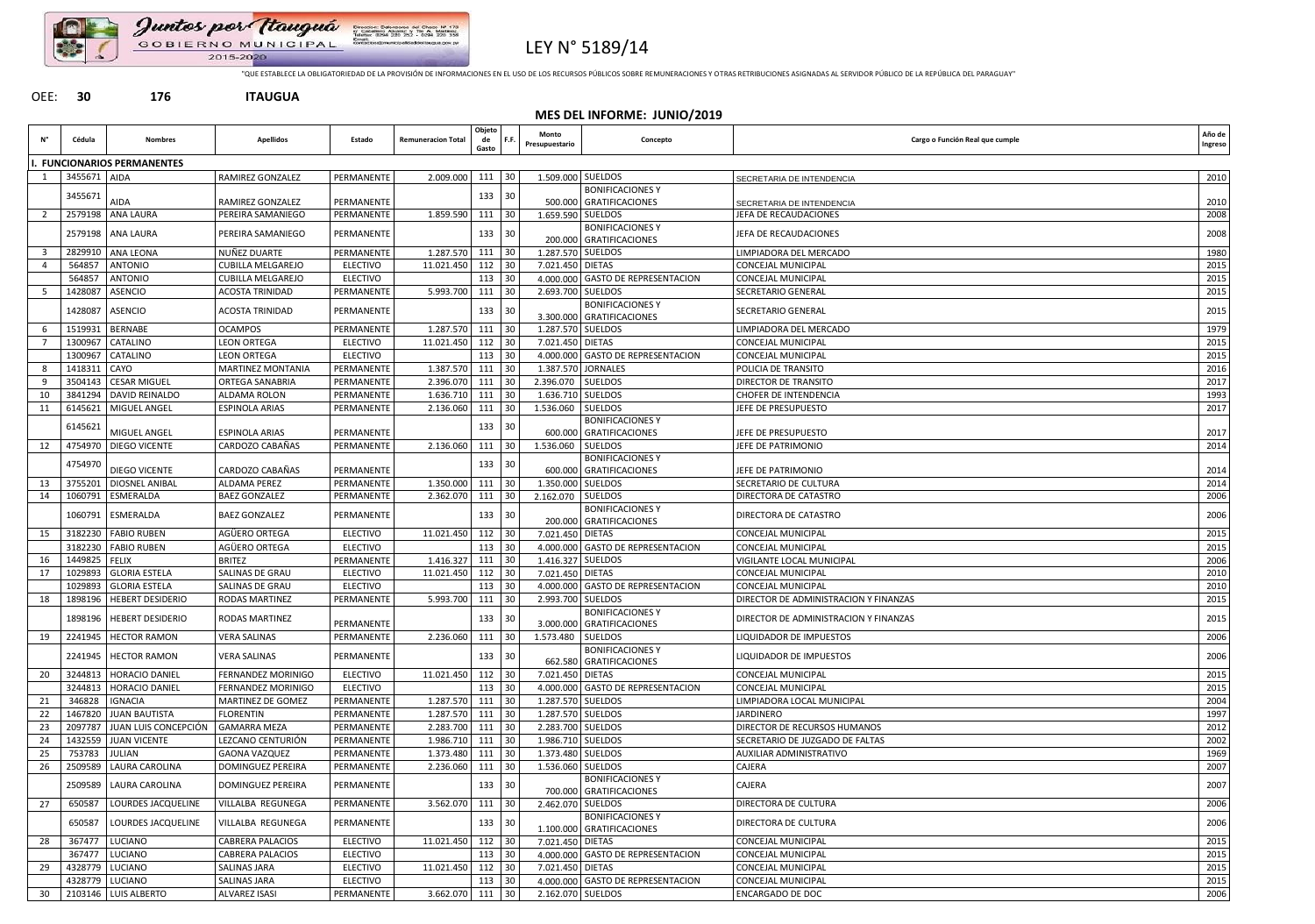|          |                    | 2103146   LUIS ALBERTO                     | <b>ALVAREZ ISASI</b>                        | PERMANENTE                    |                        | 133 30                  |                                          |                   | <b>BONIFICACIONESY</b>                            | <b>ENCARGADO DE DOC</b>                                       | 2006         |
|----------|--------------------|--------------------------------------------|---------------------------------------------|-------------------------------|------------------------|-------------------------|------------------------------------------|-------------------|---------------------------------------------------|---------------------------------------------------------------|--------------|
|          |                    |                                            |                                             |                               |                        |                         |                                          |                   | 1.500.000 GRATIFICACIONES                         |                                                               |              |
| 31       |                    | 1551213   LUIS GONZAGA                     | <b>TORRES ALFONSO</b>                       | PERMANENTE                    | 2.362.070              | $111 \quad 30$          |                                          | 2.162.070 SUELDOS |                                                   | <b>AUXILIAR DE TRANSITO</b>                                   | 2007         |
|          | 1551213            | LUIS GONZAGA                               | <b>TORRES ALFONSO</b>                       | PERMANENTE                    |                        | 133 30                  |                                          |                   | <b>BONIFICACIONESY</b><br>200.000 GRATIFICACIONES |                                                               | 2007         |
| 32       |                    | 3718511   MARIO GUSTAVO                    | <b>ORTIZ BOGARIN</b>                        | <b>ELECTIVO</b>               | 11.021.450             | 112                     | $\begin{array}{c} 30 \\ -30 \end{array}$ | 7.021.450 DIETAS  |                                                   | <b>AUXILIAR DE TRANSITO</b><br>CONCEJAL MUNICIPAL             | 2015         |
|          |                    | 3718511   MARIO GUSTAVO                    | ORTIZ BOGARIN                               | <b>ELECTIVO</b>               |                        | 113 30                  |                                          |                   | 4.000.000 GASTO DE REPRESENTACION                 | <b>CONCEJAL MUNICIPAL</b>                                     | 2015         |
| 33       |                    | 1769540   MIGUEL ANGEL                     | <b>MEZA ACOSTA</b>                          | <b>ELECTIVO</b>               | 13.751.100             | 112                     | 30                                       | 5.183.100 DIETAS  |                                                   | INTENDENTE MUNICIPAL 2015/2020                                | 2015         |
|          |                    |                                            |                                             |                               |                        |                         |                                          |                   | <b>BONIFICACIONES Y</b>                           |                                                               |              |
|          |                    | 1769540   MIGUEL ANGEL                     | MEZA ACOSTA                                 | <b>ELECTIVO</b>               |                        | 133 30                  |                                          |                   | 4.000.000 GRATIFICACIONES                         | INTENDENTE MUNICIPAL 2015/2020                                | 2015         |
|          | 1769540            | MIGUEL ANGEL                               | <b>MEZA ACOSTA</b>                          | <b>ELECTIVO</b>               |                        | $113$ 30                |                                          |                   | 4.568.000 GASTO DE REPRESENTACION                 | INTENDENTE MUNICIPAL 2015/2020                                | 2015         |
| 34       | 1291426            | <b>MIRIAN VIOLETA</b>                      | SALINAS SOSA                                | <b>ELECTIVO</b>               | 11.021.450             | $112$ 30                |                                          | 7.021.450 DIETAS  |                                                   | CONCEJAL MUNICIPAL                                            | 2010         |
|          |                    | 1291426   MIRIAN VIOLETA                   | SALINAS SOSA                                | <b>ELECTIVO</b>               |                        | $113$ 30                |                                          |                   | 4.000.000 GASTO DE REPRESENTACION                 | <b>CONCEJAL MUNICIPAL</b>                                     | 2010         |
| 35       | 6616571            | MIRNA ELIZABETH                            | RODAS ALCARAZ                               | PERMANENTE                    | 1.400.370              | $111$ 30                |                                          | 1.400.370 SUELDOS |                                                   | SECRETARIA DE DIRECCION DE SALUBRIDAD E HIGIENE               | 2014         |
| 36       | 5401266            | NOELIA TERESITA                            | SANTACRUZ BOGARIN                           | PERMANENTE                    | 1.490.000              | 111 30                  |                                          | 1.390.000 SUELDOS |                                                   | SECRETARIA DE LA DIRECCION DE RECURSOS HUMANOS                | 2014         |
|          | 5401266            | NOELIA TERESITA                            | SANTACRUZ BOGARIN                           | PERMANENTE                    |                        | 133 30                  |                                          |                   | <b>BONIFICACIONESY</b><br>100.000 GRATIFICACIONES | SECRETARIA DE LA DIRECCION DE RECURSOS HUMANOS                | 2014         |
| 37       | 3994625            | NORMA BEATRIZ                              | NUÑEZ SALDIVAR                              | PERMANENTE                    | 1.500.000              | 111 30                  |                                          | 1.500.000 SUELDOS |                                                   | SECRETARIA DE DIRECCION DE SALUBRIDAD E HIGIENE               | 2016         |
| 38       | 1738363 ODULIO     |                                            | OJEDA GIMENEZ                               | PERMANENTE                    | 1.375.777              | $111$ 30                |                                          | 1.375.777 SUELDOS |                                                   | SERENO DEPARTAMENTO OPERATIVO DE TRANSITO                     | 2007         |
| 39       | 1527261            | <b>OSCAR ESTANISLAO</b>                    | <b>GONZALEZ VERA</b>                        | PERMANENTE                    | 2.396.070              | $111$ 30                |                                          | 2.396.070 SUELDOS |                                                   | JEFE DE APREMIOS                                              | 1997         |
| 40       | 1173239            | <b>RAMON</b>                               | <b>CARBALLO BRITEZ</b>                      | PERMANENTE                    | 1.416.327              | 111 30                  |                                          | 1.416.327 SUELDOS |                                                   | SERENO MUNICIPAL                                              | 2017         |
| 41       | 1261454            | RAMON                                      | CARDOZO CAMPUZANO                           | <b>ELECTIVO</b>               | 11.021.450             | 112 30                  |                                          | 7.021.450 DIETAS  |                                                   | CONCEJAL MUNICIPAL                                            | 2010         |
|          | 1261454            | <b>RAMON</b>                               | CARDOZO CAMPUZANO                           | <b>ELECTIVO</b>               |                        | 113                     | 30 <sup>°</sup>                          |                   | 4.000.000 GASTO DE REPRESENTACION                 | CONCEJAL MUNICIPAL                                            | 2010         |
| 42       | 1111724            | <b>RAMONA</b>                              | DURE CABAÑAS                                | PERMANENTE                    | 2.162.070              | $111$ 30                |                                          | 2.162.070 SUELDOS |                                                   | ASESORA DIRECCION DE DIRECCION DE RECURSOS HUMANOS            | 2002         |
| 43       | 1988591            | ROLANDO DAVID                              | <b>GIMENEZ ESCURRA</b>                      | PERMANENTE                    | 2.761.960              | 111                     | 30                                       | 2.761.960 SUELDOS |                                                   | JUEZ DE FALTAS                                                | 2016         |
| 44       | 3545086            | <b>RUBEN ANTONIO</b>                       | MORINIGO ORREGO                             | PERMANENTE                    | 3.012.070              | 111 30                  |                                          | 2.662.070 SUELDOS |                                                   | SECRETARIO GENERAL JUNTA MUNICIPAL                            | 2003         |
|          |                    | 3545086 RUBEN ANTONIO                      | MORINIGO ORREGO                             | PERMANENTE                    |                        | 133 30                  |                                          |                   | <b>BONIFICACIONESY</b>                            | SECRETARIO GENERAL JUNTA MUNICIPAL                            | 2003         |
|          |                    |                                            |                                             |                               |                        |                         |                                          |                   | 350.000 GRATIFICACIONES                           |                                                               |              |
| 45       |                    | 3335705   RUTH NATALIA                     | RIVEROS RIQUELME                            | PERMANENTE                    | 1.959.000              | $111$ 30                |                                          |                   | 1.959.000 SUELDOS                                 | AUXILIAR ADMINISTRATIVO DE LA JUNTA MUNICIPAL                 | 2010         |
| 46       | 4171300            | SANDRA ELIZABETH                           | CABAÑAS GALEANO                             | PERMANENTE                    | 1.287.570              | 111 30                  |                                          | 1.287.570 SUELDOS |                                                   | AUXILIAR DE DIRECCIÓN DE TRANSITO                             | 2008         |
| 47       | 1990586<br>1092187 | <b>TOMAS</b><br><b>TOMAS ANTONIO</b>       | <b>RUIZ ROA</b><br>MORINIGO GUERRERO        | PERMANENTE<br><b>ELECTIVO</b> | 1.337.570              | 111 30<br>$112 \mid 30$ |                                          | 1.337.570 SUELDOS |                                                   | INSPECTOR DE MATADERÍA                                        | 2007         |
| 48       | 1092187            | <b>TOMAS ANTONIO</b>                       | MORINIGO GUERRERO                           | <b>ELECTIVO</b>               | 11.021.450             | 113                     | 30                                       | 7.021.450 DIETAS  | 4.000.000 GASTO DE REPRESENTACION                 | <b>CONCEJAL MUNICIPAL</b><br>CONCEJAL MUNICIPAL               | 2015<br>2015 |
| 49       | 1450866            | <b>VICTORINO</b>                           | ORTEGA                                      | PERMANENTE                    | $1.287.570$ 111 30     |                         |                                          | 1.287.570 SUELDOS |                                                   | <b>ENCARGADO DE DEPOSITO</b>                                  | 1997         |
|          |                    | 876164   WILFRIDO                          | <b>DELGADO ROMERO</b>                       | <b>ELECTIVO</b>               | 11.021.450 112 30      |                         |                                          | 7.021.450 DIETAS  |                                                   | <b>CONCEJAL MUNICIPAL</b>                                     | 2010         |
|          | 876164             | <b>WILFRIDO</b>                            | DELGADO ROMERO                              | <b>ELECTIVO</b>               |                        | 113 30                  |                                          |                   | 4.000.000 GASTO DE REPRESENTACION                 | CONCEJAL MUNICIPAL                                            | 2010         |
| 51       | 2918459            | <b>WILMA</b>                               | ACUÑA MIRANDA                               | PERMANENTE                    | 3.666.110              | 111 30                  |                                          | 2.016.110 SUELDOS |                                                   | <b>TESORERA</b>                                               | 2007         |
|          |                    |                                            | ACUÑA MIRANDA                               |                               |                        |                         |                                          |                   | <b>BONIFICACIONESY</b>                            |                                                               |              |
|          | 2918459 WILMA      |                                            |                                             | PERMANENTE                    |                        | 133 30                  |                                          |                   | 1.650.000 GRATIFICACIONES                         | <b>TESORERA</b>                                               | 2007         |
|          |                    |                                            |                                             |                               |                        |                         |                                          | 228.590.321       |                                                   |                                                               |              |
|          |                    | <b>II. PERSONAL CONTRATADO</b>             |                                             |                               |                        |                         |                                          |                   |                                                   |                                                               |              |
|          |                    | 5137103 ALCIDES EMMANUEL                   | <b>JARA RODRIGUEZ</b>                       | CONTRATADO                    | 450.000                | $144$ 30                |                                          |                   | 450.000 JORNALES                                  | <b>AUXILIAR DE GUITARRA</b>                                   | 2018         |
|          | 6377875 ALDO       |                                            | ACOSTA VEGA                                 | CONTRATADO                    | 1.500.000              | 144 30                  |                                          |                   | 1.500.000 JORNALES                                | CHOFER DE CAMION VOLQUETE                                     | 2015         |
|          |                    | 4752712   ALDO ISAAC                       | RODRIGUEZ ORTIZ                             | CONTRATADO                    | 1.380.000              | 144                     | 30                                       |                   | 1.380.000 JORNALES                                | <b>INSPECTOR DE TRANSITO</b>                                  | 2018         |
|          |                    | 1125750 ALFREDO                            | MEDINA LOPEZ                                | CONTRATADO                    | 4.300.000              | 145 30                  |                                          |                   | 4.300.000 HONORARIOS PROFESIONALES                | <b>ASESOR EXTERNO</b>                                         | 2016         |
|          | 1175896            | AMADO                                      | FERNANDEZ SANABRIA                          | CONTRATADO                    | 1.160.000              | 144                     | 30                                       |                   | 1.160.000 JORNALES                                | NOTIFICADOR DE DIRCCIÓN DE SALUBRIDAD E HIGIENE               | 2001         |
|          | 7368308            | <b>ANALIA NOEMI</b>                        | FERREIRA AGUILERA                           | CONTRATADO                    | 800.000                | 144 30                  |                                          |                   | 800.000 JORNALES                                  | GUIA MUSEO PARROQUIAL VIRGEN DEL ROSARIO                      | 2016         |
|          |                    | 2301762 ANA ZUNILDA                        | ARZAMENDIA BAEZ                             | CONTRATADO                    | 250.000                | 144 30                  |                                          |                   | 250.000 JORNALES                                  | PROFESORA DE ZUMBA                                            | 2019         |
|          | 1396710            | ANDRES                                     | MANCUELLO                                   | CONTRATADO                    | 1.350.000              | 144                     | 30                                       |                   | 1.350.000 JORNALES                                | <b>ELECTRICISTA</b>                                           | 2006         |
|          |                    | 1035413   ANDRES ABELINO                   | CASTILLO                                    | CONTRATADO                    | 2.200.000              | 144                     | 30                                       |                   | 2.200.000 JORNALES                                | CHOFER RETROEXCAVADORA                                        | 2008         |
| 10       | 3711339            | <b>ANDRES SABINO</b>                       | <b>ZORRILLA GAMARRA</b>                     | CONTRATADO                    | 450.000                | 144 30                  |                                          |                   | 450.000 JORNALES                                  | PROFESOR DEL CENTRO COMUNITARIO DEL ARTE DE ALDAMA CAÑADA     | 2014         |
| 11       |                    | 4845025 ANGEL RAMON                        | <b>RIVEROS</b>                              | CONTRATADO                    | 1.380.000              | 144                     | $ 30\rangle$                             |                   | 1.380.000 JORNALES                                | <b>INSPECTOR DE TRANSITO</b>                                  | 2016         |
| 12       | 527457             | <b>ANTONIA</b>                             | SERVIAN NEDINA                              | CONTRATADO                    | 1.200.000              | 144                     | 30                                       |                   | 1.200.000 JORNALES                                | COCINERA DE LA ESCUELA BÁSICA Nº 1019 ESPIRITU SANTO          | 2017         |
| 13       |                    | 1425163   ANTONIO DEMETRIO                 | AGUILAR                                     | CONTRATADO                    | 2.500.000              | 144                     | 30                                       |                   | 2.500.000 JORNALES                                | ENCARGADO DE MANTENIMIENTO VIAL                               | 2015         |
| 14       | 1995142            | ANUNCIO<br>2547295 ARMINDA                 | FERREIRA SALINAS                            | CONTRATADO                    | 1.500.000              | 144                     | 30<br>30                                 |                   | 1.500.000 JORNALES<br>1.625.000 JORNALES          | ENCARGADO DEL CEMENTERIO                                      | 2006         |
| 15       |                    |                                            | <b>ACOSTA RIVEROS</b>                       | CONTRATADO                    | 1.625.000              | 144                     |                                          |                   |                                                   | PERSONAL DE LA CUARILLA MUNICIPAL                             | 2012         |
| 16<br>17 | 3019326<br>2093968 | <b>ARNALDO CRISTINO</b><br><b>ATANASIO</b> | DIAZ BOBADILLA<br><b>GONZALEZ RUIZ DIAZ</b> | CONTRATADO<br>CONTRATADO      | 1.380.000<br>1.420.000 | 144<br>144              | 30<br>$ 30\rangle$                       |                   | 1.380.000 JORNALES<br>1.420.000 JORNALES          | <b>INSPECTOR DE TRANSITO</b><br>VIGILANTE DEL CENTRO CULTURAL | 2015<br>2006 |
| 18       | 1723069            | <b>AUGUSTO SABINO</b>                      | <b>BAEZ</b>                                 | CONTRATADO                    | 1.625.000              | 144                     | 30                                       |                   | 1.625.000 JORNALES                                | PERSONAL DE LA CUADRILLA MUNICIPAL                            | 2017         |
| 19       | 1630337            | <b>AURELIA</b>                             | LOPEZ                                       | CONTRATADO                    | 1.625.000              | 144 30                  |                                          |                   | 1.625.000 JORNALES                                | PERSONAL DE LA CUARILLA MUNICIPAL                             | 2008         |
| 20       | 2166986            | BERNARDINO                                 | CANDIA                                      | CONTRATADO                    | 1.625.000              | 144                     | 30                                       |                   | 1.625.000 JORNALES                                | PERSONAL DE LA CUARILLA MUNICIPAL                             | 2001         |
| 21       | 2387158            | <b>BERNARDINO</b>                          | OJEDA                                       | <b>CONTRATADO</b>             | 1.388.800              | 144                     | 30                                       |                   | 1.388.800 JORNALES                                | VIGILANTE DEL CENTRO CULTURAL                                 | 2001         |
| 22       | 3426496            | <b>BLANCA CELINA</b>                       | <b>FLEITAS DE GAONA</b>                     | CONTRATADO                    | 1.350.000              | $144 \mid 30$           |                                          |                   | 1.350.000 JORNALES                                | COCINERA ESCUELA CONCEPCION LEYES DE CHAVEZ                   | 2014         |
| 23       |                    | 4672918   BLANCA JUSTINA                   | LOPEZ DE SANTACRUZ                          | CONTRATADO                    | 2.000.000              | 144                     | 30                                       |                   | 2.000.000 JORNALES                                | ENCARGADA DE LA SECRETARIA DE LA MUJER                        | 2016         |
| 24       | 5784480            | <b>BLAS HERMINIO</b>                       | CARDOZO AMARILLA                            | CONTRATADO                    | 1.600.000              | 144                     | 30                                       |                   | 1.600.000 JORNALES                                | CAJERO                                                        | 2013         |
| 25       | 5379991            | <b>BRUNA YGNACIA</b>                       | <b>VEGA</b>                                 | CONTRATADO                    |                        | 144                     | 30                                       |                   | <b>JORNALES</b>                                   | PROFESOR DEL CENTRO COMUNITARIO DE ALDAMA CAÑADA              | 2010         |
| 26       | 2217811 CARLOS     |                                            | <b>ALFONSO CACERES</b>                      | CONTRATADO                    | 1.625.000              | 144                     | 30                                       |                   | 1.625.000 JORNALES                                | PERSONAL DE LA CUARILLA MUNICIPAL                             | 2010         |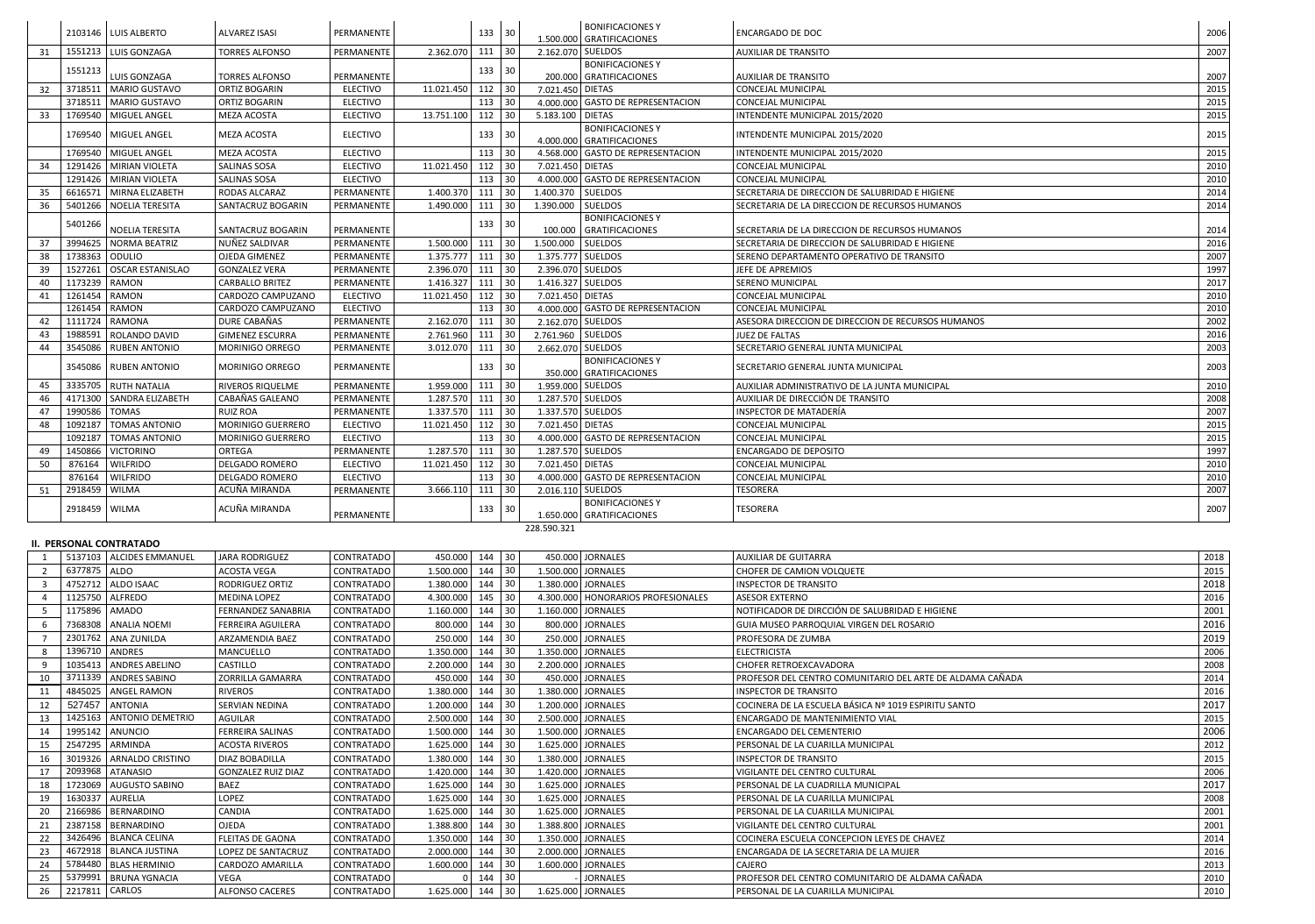| 27       |                    | 1810981 CARLOS ALBERTO                       | <b>ESPINOLA</b>                                   | CONTRATADO                             |                        | $1.460.000$ 144 30       |                    | 1.460.000 JORNALES                                         | SERENO CICLOVIA MUNICIPAL                                                          | 2006         |
|----------|--------------------|----------------------------------------------|---------------------------------------------------|----------------------------------------|------------------------|--------------------------|--------------------|------------------------------------------------------------|------------------------------------------------------------------------------------|--------------|
| 28       | 7020470            | <b>CARLOS ALBERTO</b>                        | MUÑOZ GALARZA                                     | <b>CONTRATADO</b>                      | 1.625.000              | 30 <sup>°</sup><br>144   |                    | 1.625.000 JORNALES                                         | PERSONAL DE LIMPIEZA                                                               | 2019         |
| 29       |                    | 4866426 CARLOS ALCIDES                       | <b>ECHEVERRIA CACERES</b>                         | <b>CONTRATADO</b>                      | 500.000                | $144$ 30                 |                    | 500.000 JORNALES                                           | GESTION COMUNICACIONAL GRAFICA DPTO DE CULTURA                                     | 2018         |
| 30       | 4947780            | <b>CARLOS AUGUSTO</b>                        | ROMERO GAMARRA                                    | <b>CONTRATADO</b>                      | 1.500.000              | $144 \mid 30$            |                    | 1.500.000 JORNALES                                         | CHOFER DIRECCION DE ADMINISTRACIÓN                                                 | 2012         |
| 31       | 1230922            | <b>CARLOS EDUARDO</b>                        | <b>RIVEROS OTERO</b>                              | CONTRATADO                             | 1.500.000              | 30<br>144                |                    | 1.500.000 JORNALES                                         | ENCARGADO DE OFICINA DE ACCESO A INFORMACIONES PUBLICAS                            | 2010         |
| 32       | 1257725            | CARLOS RUBÉN                                 | RIVEROS                                           | <b>CONTRATADO</b>                      | 1.625.000              | 144<br>30                |                    | 1.625.000 JORNALES                                         | PERSONAL DE LA CUARILLA MUNICIPAL                                                  | 2006         |
| 33       | 2342498            | <b>CARLOS UBALDO</b>                         | SALINAS SOSA                                      | <b>CONTRATADO</b>                      | 1.000.000              | 30<br>144                |                    | 1.000.000 JORNALES                                         | SERENO JUNTA MUNICIPAL                                                             | 2006         |
| 34<br>35 | 4694597<br>4653056 | <b>CARMEN DIANA</b><br><b>CAROLINA</b>       | SERVIAN CENTURION<br>CANTERO ARANA                | <b>CONTRATADO</b><br><b>CONTRATADO</b> | 1.180.000              | 30<br>144<br>144 30      |                    | 1.180.000 JORNALES<br><b>JORNALES</b>                      | SECRETARIA ASESORIA JURIDICA<br>AYUDANTE COCINA ESCUELA CONCEPCIÓN LEYES DE CHAVEZ | 2006<br>2014 |
| 36       | 4689541            | <b>CATALINA</b>                              | <b>FLEITAS PRESENTADO</b>                         | <b>CONTRATADO</b>                      | 1.200.000              | 144 30                   |                    | 1.200.000 JORNALES                                         | AYUDANTE DE COCINA ESCUELA JUKYRYMI                                                | 2016         |
|          |                    | <b>CELINA MARIA</b>                          | LEGUIZAMÓN                                        |                                        |                        |                          |                    |                                                            |                                                                                    |              |
| 37       | 5540564            |                                              | CAMPUZAMO                                         | <b>CONTRATADO</b>                      | 400.000                | 30<br>144                |                    | 400.000 JORNALES                                           | PROFESORA AUXILIAR DEL CENTRO COMUNITARIO MUNICIPAL DE ARTE DE YVYRATY             | 2018         |
| 38       | 2316677 CELSO      |                                              | DIAZ FLORENTÍN                                    | <b>CONTRATADO</b>                      | 1.625.000              | 30<br>144                |                    | 1.625.000 JORNALES                                         | PERSONAL DELA CUADRILLA MUNICIPAL                                                  | 2017         |
| 39       |                    | 5631461 CESAR FIDEL                          | <b>GONZALEZ GONZALEZ</b>                          | <b>CONTRATADO</b>                      | 1.000.000              | 30<br>144                |                    | 1.000.000 JORNALES                                         | ORDENANZA DE LA JUNTA MUNICIPAL                                                    | 2016         |
| 40       |                    | 4993881 CESAR JESUS DAVID                    | <b>OJEDA MARTINEZ</b>                             | <b>CONTRATADO</b>                      | 1.380.000              | 30<br>144                | 1.380.000 JORNALES |                                                            | AGENTE MUNICIPAL DE TRANSITO                                                       | 2017         |
|          |                    | 2046148   CHISTIAN BIENVENIDO                | <b>CANTERO NUNEZ</b>                              |                                        | 1.680.000              | 30<br>144                |                    | 1.680.000 JORNALES                                         | <b>INSPECTOR DE TRANSITO</b>                                                       | 2016         |
| 41       | 1129825            |                                              |                                                   | <b>CONTRATADO</b>                      |                        |                          |                    |                                                            |                                                                                    |              |
| 42       |                    | <b>CLAUDELINA</b>                            | ROJAS DE RIVEROS                                  | <b>CONTRATADO</b>                      | 1.200.000              | 30<br>144                |                    | 1.200.000 JORNALES                                         | COCINERA DE LA ESCUELA PROF. ESTANISLAO ESPINOLA                                   | 2014         |
| 43       |                    | 5615895 CRISTHIAN ADOLFO                     | <b>MARIQUE</b>                                    | <b>CONTRATADO</b>                      | 1.625.000              | 30<br>144                |                    | 1.625.000 JORNALES                                         | PERSONAL DE LA CUADRILLA MUNICIPAL                                                 | 2017         |
| 44       |                    | 2098056   CRISTHIAN MILCIADES                | OLMEDO GAONA                                      | <b>CONTRATADO</b>                      | 1.456.000              | 30<br>144                |                    | 1.456.000 JORNALES                                         | SERENO DEL MERCADO MUNICIPAL                                                       | 2006         |
| 45       | 4141026            | <b>CHRISTIAN EMILIANO</b>                    | <b>ENCINA CANTERO</b>                             | <b>CONTRATADO</b>                      | 500.000                | 144                      |                    | 500.000 JORNALES                                           | ENCARGADO DE TELECENTRO                                                            | 2019         |
| 46       |                    | 5013815 CRISTINA                             | ORTIZ                                             | <b>CONTRATADO</b>                      | 1.200.000              | 30<br>144                |                    | 1.200.000 JORNALES                                         | COCINERA DE LA ESCUELA URUNDE'Y                                                    | 2014         |
| 47       | 6548480            | CYNTHIA MARINA                               | <b>ESCOBAR VEGA</b>                               | <b>CONTRATADO</b>                      | 1.380.000              | 30<br>144                |                    | 1.380.000 JORNALES                                         | <b>INSPECTOR DE TRANSITO</b>                                                       | 2016         |
| 48       | 4212344            | CYNTHIA RAMONA                               | PEREZ ACOSTA                                      | <b>CONTRATADO</b>                      | 1.478.000              | 30<br>144                |                    | 1.478.000 JORNALES                                         | <b>INSPECTOR DE TRANSITO</b>                                                       | 2006         |
| 49       | 3861018            | DAIHANA BEATRIZ                              | ZARZA VEGA                                        | <b>CONTRATADO</b>                      | 950.000                | 30 <sup>°</sup><br>144   |                    | 950.000 JORNALES                                           | AUXILIAR SECRETARIA ESCUELA DE TEATRO                                              | 2015         |
| 50       | 3983099            | <b>DAMYR FABIAN</b>                          | <b>FABIO PALACIOS</b>                             | <b>CONTRATADO</b>                      | 800.000                | 30<br>144                |                    | 800.000 JORNALES                                           | PROFESOR DE GUITARRA                                                               | 2011         |
| 51       | 2392439            | <b>DANELIA ROSALBA</b>                       | <b>CACERES DE BAEZ</b>                            | <b>CONTRATADO</b>                      | 1.650.000              | 30<br>144                |                    | 1.650.000   JORNALES                                       | ASISTENTE DE SECRETARIA DE ACCION SOCIAL                                           | 2010         |
| 52       | 1256862            | DANIEL                                       | PATIÑO GALEANO                                    | <b>CONTRATADO</b>                      | 1.625.000              | 30<br>144                |                    | 1.625.000 JORNALES                                         | PERSONAL DE LA CUARILLA MUNICIPAL                                                  | 2004         |
| 53       | 155157             | <b>DEOLINDA RAMONA</b>                       | <b>GIMENEZ BERKHOLTZ</b>                          | <b>CONTRATADO</b>                      | 700.000                | $144$ 30                 |                    | 700.000 JORNALES                                           | PROFESORA DEL CENTRO COMUNITARIO DEL ARTE DE ALDAMA CAÑADA                         | 2011         |
|          | 3323891            | <b>DERLIS JOAQUIN</b>                        |                                                   |                                        |                        | 30                       |                    |                                                            |                                                                                    |              |
| 54<br>55 |                    | 3664625   DIEGO ARMANDO                      | <b>CORREA OCAMPOS</b><br><b>VILLAGRA ESPINOLA</b> | <b>CONTRATADO</b><br><b>CONTRATADO</b> | 2.200.000<br>1.100.000 | 144<br>$144$ 30          |                    | 2.200.000 JORNALES<br>1.100.000 JORNALES                   | JEFE DE CATASTRO<br>AUXILIAR ADMINISTRATIVO DEL MERCADO MUNICIPAL                  | 2001<br>2017 |
|          |                    |                                              |                                                   |                                        |                        |                          |                    |                                                            |                                                                                    |              |
| 56<br>57 |                    | 1563441   DOLLY ELIZABETH<br>868480 EDELMIRO | <b>MORALES CABRERA</b><br>CABAÑAS                 | <b>CONTRATADA</b><br>CONTRATADO        | 1.500.000 144          | $2.200.000$ 145 30<br>30 |                    | 2.200.000   HONORARIOS PROFESIONALES<br>1.500.000 JORNALES | <b>AUDITORA INTERNA</b><br>SERENO DEL AREA RECREATIVO DE ESTANZUELA                | 2018         |
|          |                    |                                              |                                                   |                                        |                        |                          |                    |                                                            |                                                                                    | 2018         |
| 58       |                    | 1223116 EDUARDO                              | RAMIREZ                                           | <b>CONTRATADO</b>                      | 2.650.000              | 30<br>144                |                    | 2.650.000 JORNALES                                         | <b>CHOFER MOTONIVELADORA</b>                                                       | 2010         |
| 59       |                    | 6263431 EDUARDO                              | ALDANA ESCURRA                                    | <b>CONTRATADO</b>                      | 1.380.000              | 30<br>144                |                    | 1.380.000 JORNALES                                         | <b>INSPECTOR DE TRANSITO</b>                                                       | 2017         |
| 60       | 1823791 ELOISA     |                                              | <b>CANDIA</b>                                     | <b>CONTRATADO</b>                      | 1.276.000              | 30<br>144                |                    | 1.276.000 JORNALES                                         | LIMPIADORA DE LA INSTITUCIÓN                                                       | 2001         |
| 61       | 925860             | ELVIRA                                       | MANCUELLO                                         | <b>CONTRATADO</b>                      | 1.200.000              | 30<br>144                |                    | 1.200.000 JORNALES                                         | COCINERA DE LA ESCUELA URUNDE'Y                                                    | 2015         |
| 62       | 1701557            | <b>EMILIANO</b>                              | <b>DIAZ</b>                                       | <b>CONTRATADO</b>                      | 2.340.000              | 30<br>144                |                    | 2.340.000 JORNALES                                         | CHOFER CUADRILLA MUNICIPAL                                                         | 2013         |
| 63       |                    | 5421873 EMMANUEL                             | LOPEZ CORONEL                                     | <b>CONTRATADO</b>                      | 1.625.000              | 30<br>144                |                    | 1.625.000 JORNALES                                         | PERSONAL DE LA CUARILLA MUNICIPAL                                                  | 2016         |
| 64       | 3690061            | <b>ENRIQUE ALBERTO</b>                       | <b>ESCOBAR OVELAR</b>                             | <b>CONTRATADO</b>                      | 2.475.000              | 30<br>144                |                    | 2.475.000 JORNALES                                         | CONSULTORIA Y FORTALECIMIENTO DE LOS CENTROS COMUNITARIOS                          | 2012         |
| 65       |                    | 2072917   FAUSTO                             | <b>GALEANO GUERRERO</b>                           | <b>CONTRATADO</b>                      | 1.800.000              | 30<br>144                |                    | 1.800.000 JORNALES                                         | SEPULTURERO DEL CEMENTERIO MUNICIPAL                                               | 2001         |
| 66       | 1297237            | FEDERICO                                     | MARECOS HERMOSILLA                                | <b>CONTRATADO</b>                      | 1.800.000              | 30<br>145                |                    | 1.800.000   HONORARIOS PROFESIONALES                       | ASESOR DEL DEPARTAMENTO DE CULTURA                                                 | 2016         |
| 67       | 2913774   FELICIA  |                                              | SERVIAN OJEDA                                     | <b>CONTRATADO</b>                      | 1.000.000              | 30<br>144                |                    | 1.000.000 JORNALES                                         | LIMPIADORA DEL CENTRO CULTURAL                                                     | 2011         |
| 68       | 439792             | FELIX                                        | <b>FERREIRA MORINIGO</b>                          | <b>CONTRATADO</b>                      | 350.000                | $144$ 30                 |                    | 350.000 JORNALES                                           | PROFESOR AUXILIAR DE CORO MUNICIPAL DE LA TERCERA EDAD                             | 2016         |
| 69       | 1809865   FIDEL    |                                              | <b>COLMAN GIMENEZ</b>                             | <b>CONTRATADO</b>                      | 2.081.690              | 30<br>144                |                    | 2.081.690 JORNALES                                         | PERSONAL DE LA CUADRILLA MUNICIPAL                                                 | 2016         |
|          |                    | 1790789   FIDELINA                           |                                                   |                                        |                        | 30                       |                    |                                                            |                                                                                    | 2016         |
| 70       |                    |                                              | RUIZ DIAZ ZARACHO                                 | <b>CONTRATADO</b>                      | 1.200.000              | 144                      |                    | 1.200.000 JORNALES                                         | COCINERA DE LA ESCUELA BASICA Nº 6.660 VECINOS UNIDOS                              |              |
| 71       | 1558227   FLORIA   |                                              | PIRIS AGUILERA                                    | <b>CONTRATADO</b>                      | 4.400.000              | 30<br>145                |                    | 4.400.000   HONORARIOS PROFESIONALES                       | FISCALIZADORA DE OBRAS DE FONACIDE                                                 | 2015         |
| 72       |                    | 2352462   FRANCISCO JAVIER                   | MANCUELLO SAMANIEGO                               | <b>CONTRATADO</b>                      | 1.245.000              | 30<br>144                |                    | 1.245.000 JORNALES                                         | NOTIFICADOR DE CATASTRO                                                            | 2006         |
| 73       |                    | 5383061   FRANCISCO SANTIAGO                 | LUGO MONTANIA                                     | <b>CONTRATADO</b>                      | 1.200.000              | 30<br>144                |                    | 1.200.000 JORNALES                                         | AUXILIAR ADMINISTRATIVO                                                            | 2018         |
| 74       |                    | 3823511   FREDY GABRIEL                      | TRINIDAD GONZALEZ                                 | <b>CONTRATADO</b>                      | 1.200.000              | 30<br>144                |                    | 1.200.000 JORNALES                                         | NOTIFICADOR DE RECAUDACIONES                                                       | 2012         |
| 75       |                    | 1247968 GILBERTO                             | SARACHO OVELAR                                    | <b>CONTRATADO</b>                      | 1.625.000              | 30<br>144                |                    | 1.625.000 JORNALES                                         | PERSONAL DE LA CUARILLA MUNICIPAL                                                  | 2001         |
| 76       | 1888963 GILL       |                                              | <b>ALFONSO JARA</b>                               | <b>CONTRATADO</b>                      | 1.625.000              | 30<br>144                |                    | 1.625.000 JORNALES                                         | VIGILANTE DEL LOCAL MUNICIPAL                                                      | 2001         |
| 77       | 2091234 GLADIS     |                                              | <b>GONZALEZ DE RAMIREZ</b>                        | <b>CONTRATADO</b>                      | 1.350.000              | 30<br>144                |                    | 1.350.000 JORNALES                                         | COCINERA ESCUELA CONCEPCIÓN LEYES DE CHAVEZ                                        | 2014         |
| 78       |                    | 1947556   GLADYS ELIZABETH                   | <b>CENTURION</b>                                  | <b>CONTRATADO</b>                      | 1.200.000              | 30<br>144                |                    | 1.200.000 JORNALES                                         | COCINERA DE LA ESCUELA BÁSICA Nº 1019 ESPIRITU SANTO                               | 2017         |
| 79       | 3323239            | <b>GLADYS ESTELA</b>                         | ORTEGA DUARTE                                     | <b>CONTRATADO</b>                      | 1.200.000              | 30<br>144                |                    | 1.200.000 JORNALES                                         | CONSEJERA DE CODENI                                                                | 2012         |
| 80       | 4455573            | <b>GLADYS ZUNILDA</b>                        | <b>TOLEDO BENITEZ</b>                             | <b>CONTRATADO</b>                      | 1.200.000              | 30<br>144                |                    | 1.200.000 JORNALES                                         | CONSEJERA DE CODENI                                                                | 2013         |
| 81       |                    | 2189180   GLORIA RAMONA                      | ORTEGA SOLEY                                      | <b>CONTRATADA</b>                      | 1.200.000              | 30<br>144                |                    | 1.200.000 JORNALES                                         | COCINERA ESCUELA CONCEPCIÓN LEYES DE CHAVEZ                                        | 2017         |
| 82       |                    | 2392469 GLORIA ROSSANA                       | VELAZQUEZ G.                                      | <b>CONTRATADO</b>                      | 1.350.000              | 30<br>144                |                    | 1.350.000 JORNALES                                         | COCINERA ESCUELA JUKYRYMI                                                          | 2014         |
| 83       |                    | 3750268 GRACIELA                             | VAZQUEZ MIÑO                                      | <b>CONTRATADO</b>                      | 1.350.000              | 30<br>144                |                    | 1.350.000 JORNALES                                         | COCINERA ESCUELA PROF. ESTANISLAO ESPINOLA                                         | 2014         |
|          |                    |                                              |                                                   |                                        |                        |                          |                    |                                                            |                                                                                    |              |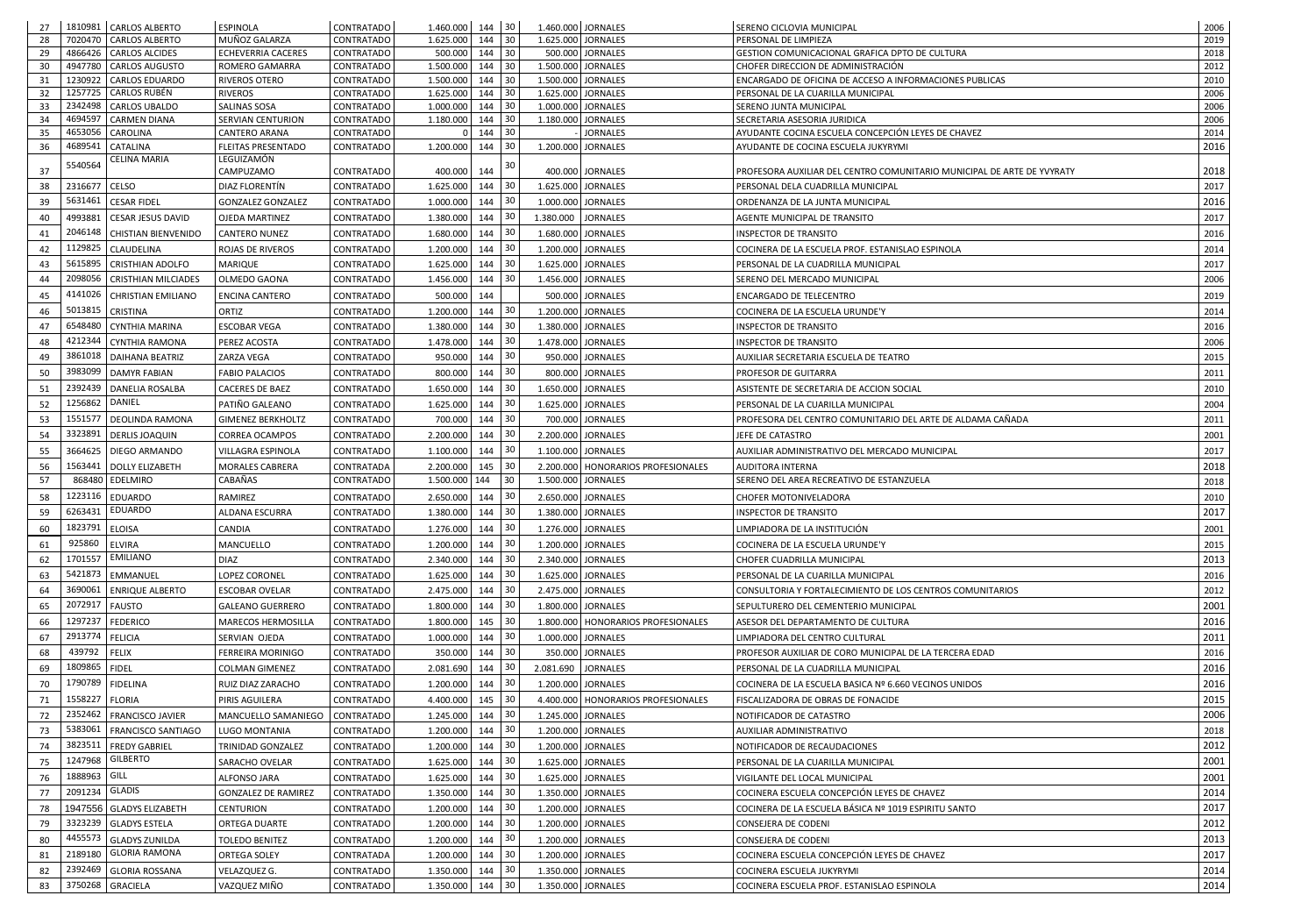| 84         |                    | 3819310 GRACIELA                      | PRESENTADO                     | CONTRATADO               | 1.200.000              | 144 30     |     | 1.200.000 JORNALES |                                      | AYUDANTE DE COCINA ESCUELA JUKYRYMI                                               | 2014         |
|------------|--------------------|---------------------------------------|--------------------------------|--------------------------|------------------------|------------|-----|--------------------|--------------------------------------|-----------------------------------------------------------------------------------|--------------|
| 85         |                    | 5625542   GUADALUPE CATALINA          | FERNANDEZ                      | CONTRATADO               | 1.000.000              | $144$ 30   |     | 1.000.000 JORNALES |                                      | GUIA MUSEO PARROQUIAL VIRGEN DEL ROSARIO                                          | 2017         |
| 86         | 1132395            | <b>GUSTAVO JAVIER</b>                 | <b>CRECHI CORONEL</b>          | CONTRATADO               | 1.496.000              | 144        | -30 | 1.496.000 JORNALES |                                      | SERENO JUNTA MUNICIPAL                                                            | 2006         |
| 87         | 6529318            | <b>GUSTAVO JAVIER</b>                 | SALINAS TRINIDAD               | CONTRATADO               | 1.200.000              | 144        | 30  | 1.200.000 JORNALES |                                      | AUXILIAR DE LA DIRECCION DE SALUBRIDAD E HIGUIENE                                 | 2017         |
| 88         | 2987093            | <b>HECTOR AMADO</b>                   | CARDOZO LEGUIZAMON             | CONTRATADO               | 1.625.000              | 144        | 30  | 1.625.000 JORNALES |                                      | PERSONAL DE LA CUARILLA MUNICIPAL                                                 | 2017         |
| 89         | 2100335            | <b>HECTOR VIDAL</b>                   | <b>MEDINA</b>                  | CONTRATADO               | 1.625.000              | 144        | 30  | 1.625.000 JORNALES |                                      | PERSONAL DE LA CUARILLA MUNICIPAL                                                 | 2016         |
| 90         | 4783445            | <b>HERNAN</b>                         | <b>BAEZ GUERRERO</b>           | CONTRATADO               | 800.000                | 144        | 30  |                    | 800.000 JORNALES                     | PROFESOR DE GUITARRA                                                              | 2012         |
| 91         | 5312526            | HERNAN                                | <b>MERELES CARDOZO</b>         | CONTRATADO               | 1.625.000              | 144        | 30  | 1.625.000 JORNALES |                                      | PERSONAL DE LA CUARILLA MUNICIPAL                                                 | 2016         |
| 92         | 818645             | <b>HIGINIO</b>                        | <b>BRITOS BAREIRO</b>          | CONTRATADO               | 1.400.000              | 144        | -30 | 1.400.000 JORNALES |                                      | ENCARGADO DE BIBLIOTECA DEL CENTRO CULTURAL                                       | 2006         |
| 93         | 4186782            | <b>HUGO FRANCISCO</b>                 | <b>CABRERA ORTEGA</b>          | CONTRATADO               | 1.250.000              | 144        | 30  | 1.250.000 JORNALES |                                      | PROFESOR DEL TALLER DE TEATRO                                                     | 2012         |
| 94         | 4385687            | <b>HUGO JAVIER</b>                    | ZORRILLA                       | CONTRATADO               | 1.625.000              | 144        | -30 | 1.625.000 JORNALES |                                      | PERSONAL DE LA CUARILLA MUNICIPAL                                                 | 2006         |
| 95         | 2177322            | <b>INOCENCIO</b>                      | <b>GAONA</b>                   | CONTRATADO               | 1.625.000              | 144        | 30  | 1.625.000 JORNALES |                                      | PERSONAL DE LA CUARILLA MUNICIPAL                                                 | 1979         |
| 96         | 7897024            | <b>ISAAC EMANUEL</b>                  | <b>RIVEROS BRITEZ</b>          | CONTRATADO               | 500.000                | $144$ 30   |     |                    | 500.000 JORNALES                     | AYUDANTE DE VIGILANCIA DE LA PLAZA MARTIN DE BARUA                                | 2016         |
| 97         | 1754829            | ISABELINO                             | CABAÑAS BAREIRO                | CONTRATADO               | 1.625.000              | 144        | -30 | 1.625.000 JORNALES |                                      | PERSONAL DE LA CUARILLA MUNICIPAL                                                 | 2006         |
| 98         | 781016             | <b>ISIDRO</b>                         | RAMIREZ                        | CONTRATADO               | 1.625.000              | 144        | 30  | 1.625.000 JORNALES |                                      | PERSONAL DE LA CUARILLA MUNICIPAL                                                 | 2008         |
| 99         | 4633034            | <b>ISRAEL</b>                         | <b>COLMAN RIQUELME</b>         | CONTRATADO               | 1.500.000              | 144        | 30  | 1.500.000 JORNALES |                                      | CHOFER DE CAMION VOLQUETE                                                         | 2012         |
| 100        | 5479144            | <b>JESSICA ANDREA</b>                 | ALONSO ALMADA                  | CONTRATADO               | 1.150.000              | 144        | 30  | 1.150.000 JORNALES |                                      | SECRETARIA DEL DPTO. DE AGRICULTURA                                               | 2006         |
| 101        | 4099219            | JOAQUIN                               | AGUAYO                         | <b>CONTRATADO</b>        |                        | 144        | 30  |                    | <b>JORNALES</b>                      | PROFESOR DEL CENTRO COMUNITARIO MUNICIPAL DE ARTE DE YVYRATY                      | 2018         |
| 102        | 5216443            | <b>JOB DANIEL</b>                     | <b>BORDA RODRIGUEZ</b>         | CONTRATADO               | 1.610.000              | 144        | 30  | 1.610.000 JORNALES |                                      | AUXILIAR DE ADMINISTRATIVO DE LA JUNTA MUNICIPAL                                  | 2012         |
| 103        | 4812502            | <b>JOSÉ ANTONIO</b>                   | SÁNCHEZ MARTINEZ               | CONTRATADO               | 1.380.000              | 144        | 30  | 1.380.000 JORNALES |                                      | <b>INSPECTOR DE TRANSITO</b>                                                      | 2018         |
| 104        | 425761             | JOSE DE LOS SANTOS                    | <b>BELOTTO BRITEZ</b>          | CONTRATADO               | 1.334.000              | 144        | 30  | 1.334.000 JORNALES |                                      | SERENO MERCADO MUNICIPAL                                                          | 2014         |
| 105        | 2928069            | JOSÉ LUIS                             | FERREIRA SALINAS               | <b>CONTRATADO</b>        | 1.625.000              | 144        | 30  | 1.625.000 JORNALES |                                      | PERSONAL DE LA CUARILLA MUNICIPAL                                                 | 2006         |
| 106        | 370977             | JOSÉ LUIS                             | <b>GONZALEZ BARBOTE</b>        | CONTRATADO               | 800.000                | 144        | 30  |                    | 800.000 JORNALES                     | <b>ENCARGADO DE TELECENTRO</b>                                                    | 2010         |
| 107        | 2498038            | <b>JOSEFINA</b>                       | <b>GONZALEZ VERA</b>           | CONTRATADO               | 1.290.000              | 144        | 30  | 1.290.000 JORNALES |                                      | SECRETARIA DE INTENDENCIA                                                         | 2011         |
| 108        | 1282795            | <b>JUAN BAUTISTA</b>                  | <b>RIVEROS RODAS</b>           | CONTRATADO               |                        | 144 30     |     |                    | <b>JORNALES</b>                      | PROFESOR DE GUARANI DE LA ESCUELA DE TEATRO                                       | 2018         |
| 109        | 4647534            | <b>JUAN GABRIEL</b>                   | ZARATE GONZALEZ                | CONTRATADO               | 1.200.000              | 144        | 30  | 1.200.000 JORNALES |                                      | AUXILIAR DE LA DIRECCION DE CATASTRO                                              | 2010         |
| 110        |                    | 2339552 JUAN IGNACIO                  | <b>SERVIAN</b>                 | CONTRATADO               | 1.500.000              | 144        | 30  | 1.500.000 JORNALES |                                      | CHOFER DEL CAMION VOLQUETE                                                        | 2018         |
| 111        |                    | 5196321 JUAN JOSÉ ANTONIO             | <b>ESCURRA</b>                 | <b>CONTRATADO</b>        | 1.080.000              | 144 30     |     | 1.080.000 JORNALES |                                      | AUXILIAR DE RECURSOS HUMANOS                                                      | 2017         |
| 112        | 1666928            | <b>JUAN OBDULIO</b>                   | DIAZ DOMINGUEZ                 | CONTRATADO               | 800.000                | $144$ 30   |     |                    | 800.000 JORNALES                     | PROFESOR DE GUITARRA                                                              | 2010         |
| 113        | 4592890            | <b>JUAN RAMON</b>                     | AMARILLA LEGUIZAMON            | <b>CONTRATADO</b>        | 1.500.000              | 144        | 30  | 1.500.000 JORNALES |                                      | PERSONAL DE LA CUADRILLA MUNICIPAL                                                | 2016         |
| 114        | 5630921            | <b>JUANA CAROLINA</b>                 | <b>TORALES GONZALEZ</b>        | CONTRATADA               | 1.000.000              | 144        | -30 | 1.000.000 JORNALES |                                      | SECRETARIA DEL DEPARTAMENTO DE LA TERCERA EDAD                                    | 2017         |
|            |                    | 4.626,71   KARINA BEATRIZ             | JIMENEZ JIMENEZ                | CONTRATADO               | 200.000                | 144        | 30  |                    | 200.000 JORNALES                     | FACILITADORA COMUNITARIADEL CENTRO MUNICIPAL DE ARTE COMUNITARIO DE ALDAMA CAÑADA | 2019         |
| 115        | 1136826            | JULIO CESAR                           | RODRIGUEZ PEREZ                | CONTRATADO               | 2.235.000              | 145        | 30  |                    | 2.235.000   HONORARIOS PROFESIONALES | ASESOR DE LA JUNTA MUNICIPAL                                                      | 2017         |
| 116        | 3252500            | KARINA ELIZABETH                      | <b>ACOSTA</b>                  | CONTRATADO               | 1.350.000              | 144        | 30  | 1.350.000 JORNALES |                                      | COCINERA DE LA ESCUELA VECINOS UNIDOS                                             | 2014         |
| 118        | 6036284            | LAURA ANALIA                          | <b>TORALES MENDEZ</b>          | CONTRATADA               | 1.200.000              | 144        | -30 | 1.200.000 JORNALES |                                      | ASISTENTE DE LA DIRECCION DE ADMINISTRACION Y FINANZAS                            | 2018         |
| 119        | 3494710            | <b>LAURA DIANA</b>                    | CABAÑAS DE BRITEZ              | CONTRATADO               | 2.000.000              | 145        | 30  |                    | 2.000.000   HONORARIOS PROFESIONALES | DIRECTORA DE CODENI                                                               | 2004         |
| 120        | 6660154            | <b>LAURA ISABEL</b>                   | MARTINEZ GONZALEZ              | CONTRATADA               | 900.000                | 144        | 30  |                    | 900.000 JORNALES                     | ORDENANZA DE DOC                                                                  | 2018         |
| 121        | 2098883            | LAURA MARLENE                         | OVANDO CAMPUZANO               | CONTRATADO               | 500.000                | 144        | 30  |                    | 500.000 JORNALES                     | PROFESORA DE CORO MUNICIPAL DE LA TERCERA EDAD                                    | 2016         |
| 122        | 5783062            | LEYDA FABIANA                         | ESTIGARRIBIA GIMENEZ           | CONTRATADO               | 450.000                | 144        | 30  |                    | 450.000 JORNALES                     | PROFESOR DEL CENTRO COMUNITARIO DE YBYRATY                                        | 2012         |
| 123        | 6501630            | LORENZO ARIEL                         | LOPEZ CARDOZO                  | CONTRATADO               | 1.380.000              | 144        | 30  | 1.380.000 JORNALES |                                      | POLICIA DE TRANSITO                                                               | 2019         |
| 124        | 3540444            | LIDA RAMONA                           | LEÓN ADORNO                    | <b>CONTRATADO</b>        | 1.625.000              | 144        | 30  | 1.625.000 JORNALES |                                      | PERSONAL DE LA CUARILLA MUNICIPAL                                                 | 2018         |
| 125        | 2098061            | LIDER ISAAC                           | VERA VEGA                      | CONTRATADO               | 1.460.000              | 144        | -30 | 1.460.000 JORNALES |                                      | SERENO MERCADO MUNICIPAL                                                          | 2006         |
| 126        | 2466636            | LIZ ANDREA                            | <b>BENITEZ ISASI</b>           | CONTRATADO               | 800.000                | 144        | 30  |                    | 800.000 JORNALES                     | PROFESORA DE DECLAMACIÓN DE LA ESCUELA Y EL TALLER DE DECLAMACIÓN                 | 2012         |
| 127        | 3492615            | LUIS ALBERTO<br>MANUELA               | <b>MENDEZ</b>                  | CONTRATADO               | 1.560.000              | 144        | 30  | 1.560.000 JORNALES |                                      | PERSONAL DE LA CUARILLA MUNICIPAL                                                 | 2012         |
| 128        | 5711196            |                                       | VILLALBA ROTELA                | CONTRATADO               | 1.160.000              | 144        | 30  | 1.160.000 JORNALES |                                      | PERSONAL DE LA CUARILLA MUNICIPAL                                                 | 2017         |
| 129        | 2162857            | <b>MARCIANO</b>                       | YEGROS GONZALEZ                | CONTRATADO               | 1.540.000              | 144        | 30  | 1.540.000 JORNALES |                                      | PERSONAL DE LA CUADRILLA MUNICIPAL                                                | 2001         |
| 130        | 1519072            | <b>MARCOS</b>                         | DIAZ SAMANIEGO                 | CONTRATADO               | 1.500.000              | 144        | 30  | 1.500.000 JORNALES |                                      | CHOFER DE CAMION VOLQUETE                                                         | 2011         |
| 131        | 2933473<br>3204412 | <b>MARCOS AURELIO</b><br>MARIA ANDREA | <b>ACOSTA FIGUEREDO</b>        | CONTRATADO               | 1.800.000              | 144        | 30  | 1.800.000 JORNALES |                                      | AYUDANTE PARA CAMION COMPACTADOR                                                  | 2004         |
| 132<br>133 |                    | 3614739   MARIA CELINA                | ACOSTA LEZCANO                 | CONTRATADO<br>CONTRATADO | 2.200.000<br>1.200.000 | 145<br>144 | -30 | 1.200.000 JORNALES | 2.200.000   HONORARIOS PROFESIONALES | NUTRICIONISTA - FONACIDE<br>COCINERA DE LA ESCUELA CONCEPCIÓN LEYES DE CHAVEZ     | 2010<br>2017 |
| 134        |                    | 4982413   MARIA DEL ROSARIO           | LUGO DE ORTIZ<br>PEREZ VAZQUEZ | CONTRATADO               | 1.200.000              | 144        | 30  | 1.200.000 JORNALES |                                      | COCINERA DE LA ESCUELA BÁSICA Nº 1359 DON CARLOS CALCENA                          | 2017         |
| 135        | 2318833            | <b>MARIA ELENA</b>                    | ALCARAZ GOMEZ                  | CONTRATADO               | 970.000                | 144        | 30  |                    | 970.000 JORNALES                     | PROFESORA DE DANZA FOLCLORICA                                                     | 2014         |
| 136        | 5540070            | MARIA GISSEL                          | PEÑA VERA                      | CONTRATADO               | 1.500.000              | 144        | 30  | 1.500.000 JORNALES |                                      | LIQUIDADORA DE IMPUESTOS                                                          | 2013         |
| 137        | 1063743            | <b>MARIA GLORIA</b>                   | <b>CARDOZO DE MERELES</b>      | CONTRATADO               | 1.200.000              | 144        |     | 1.200.000 JORNALES |                                      | COCINERA DE LA ESCUELA LAUREANA VEGA                                              | 2014         |
| 138        | 1975588            | <b>MARIA INES</b>                     | ACOSTA DE CAMPUZANO            | <b>CONTRATADO</b>        | 1.200.000              | 144        | 30  | 1.200.000 JORNALES |                                      | COCINERA DE LA ESCUELA LAUREANA VEGA                                              | 2014         |
| 139        | 2498036            | <b>MARIA LUISA</b>                    | ROMERO                         | CONTRATADO               | 1.000.000              | 144        | 30  | 1.000.000 JORNALES |                                      | ENCARGADA DE BIBLIOTECA DEL CENTRO CULTURAL Y ARTESANAL                           | 2016         |
| 140        |                    | 5033755   MARIA MAGDALENA             | <b>FERNANDEZ ROA</b>           | CONTRATADO               | 1.350.000              | 144        | 30  | 1.350.000 JORNALES |                                      | COCINERA DE LA ESCUELA BÁSICA Nº 1019 ESPIRITU SANTO                              | 2017         |
|            |                    |                                       |                                |                          |                        |            |     |                    |                                      |                                                                                   |              |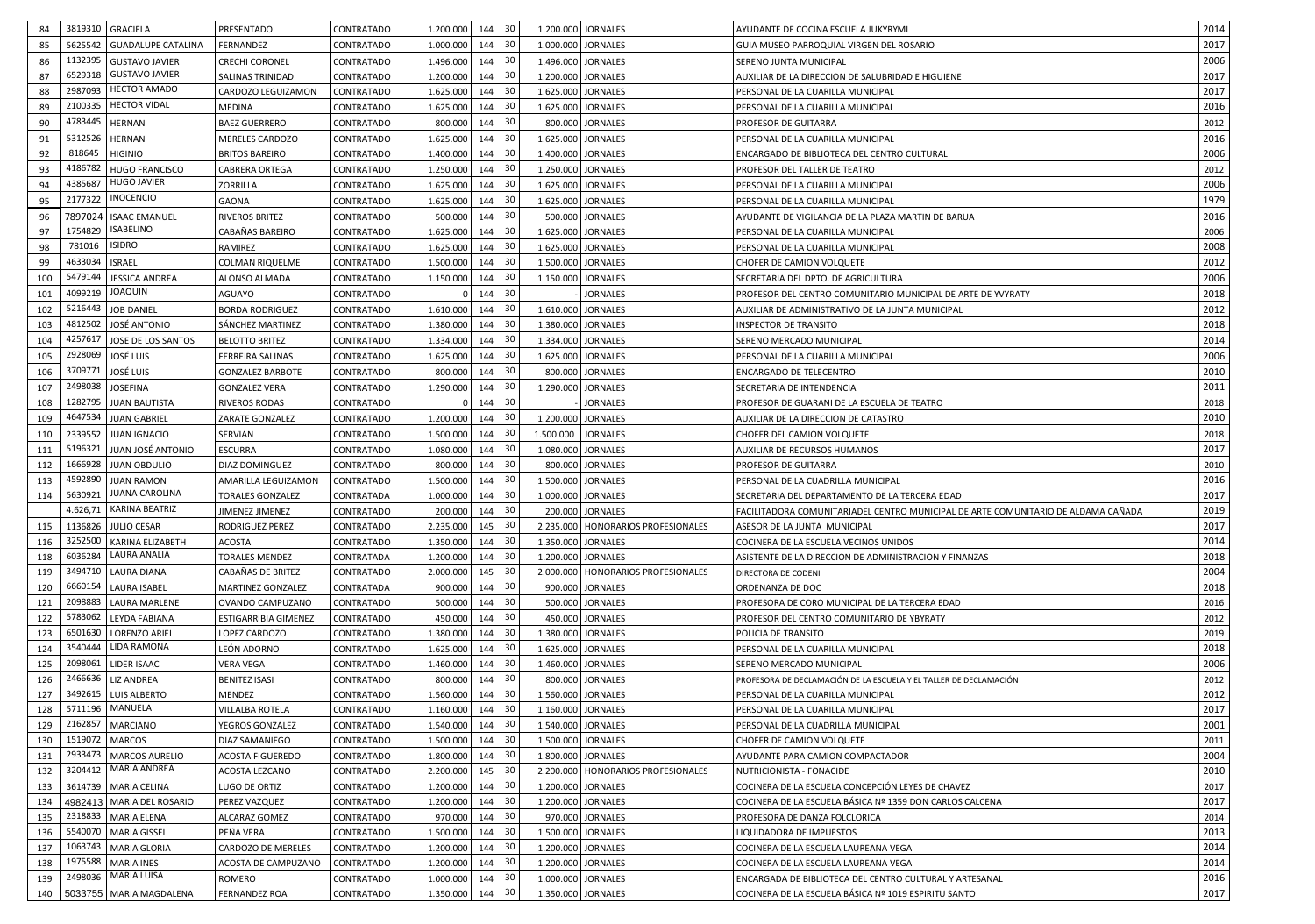| 141 |                  | 2284382   MARIA MAXIMA<br>MARÍA VICTORINA       | <b>GAONA FRANCO</b>                | <b>CONTRATADO</b> | 1.350.000          | $144$ 30      |    |                    | 1.350.000 JORNALES                   | COCINERA DE LA ESCUELA MEDALLA MILAGROSA                      | 2014 |
|-----|------------------|-------------------------------------------------|------------------------------------|-------------------|--------------------|---------------|----|--------------------|--------------------------------------|---------------------------------------------------------------|------|
| 142 | 3331661          |                                                 | CANTERO                            | <b>CONTRATADO</b> | 1.625.000          | 144           | 30 | 1.625.000 JORNALES |                                      | PERSONAL DE LA CUARILLA MUNICIPAL                             | 2006 |
| 143 |                  | 5872263   MARIA VIVIANA<br>1848651   MARIO LUIS | OJEDA NAVARRO                      | <b>CONTRATADO</b> | 1.200.000          | 144           | 30 |                    | 1.200.000 JORNALES                   | PERSONAL DE LIMPIEZA                                          | 2018 |
| 144 |                  | 3964042   MARTA ISABEL                          | <b>ESCOBAR ROJAS</b>               | <b>CONTRATADO</b> | 2.362.000          | 141           | 30 | 2.362.000 TECNICO  |                                      | ENCARGADO DE COMISIONES VECINALES                             | 2012 |
| 145 |                  |                                                 | <b>RAMIREZ BAEZ</b>                | <b>CONTRATADO</b> | 1.500.000          | 144           | 30 |                    | 1.500.000 JORNALES                   | LIQUIDADORA DE IMPUESTOS                                      | 2014 |
| 146 | 1746262   MARTIN |                                                 | SANABRIA GONZALEZ                  | <b>CONTRATADO</b> | 1.276.000          | 144           | 30 |                    | 1.276.000 JORNALES                   | PERSONAL DE LA CUARILLA MUNICIPAL                             | 2006 |
| 147 |                  | 5262483   MARY ESTER                            | DELGADO RIQUELME                   | <b>CONTRATADO</b> | 400.000            | 144 30        |    |                    | 400.000 JORNALES                     | PROFESORA DEL CENTRO COMUNITARIO MUNICIPAL DE ARTE DE YVYRATY | 2018 |
| 148 |                  | 3354855   MAXIMO DANIEL                         | ORTEGA AYALA                       | <b>CONTRATADO</b> | 2.500.000          | 141           | 30 |                    | 2.500.000 JORNALES                   | DIRECTOR DE TRANSITO                                          | 2016 |
| 149 | 1026790          | MEDARDO SALUSTIANO                              | <b>BOGADO GONZALEZ</b>             | <b>CONTRATADO</b> | 4.950.000          | 145           | 30 |                    | 4.950.000   HONORARIOS PROFESIONALES | ASESOR ECONÓMICO Y CONTADOR                                   | 2007 |
| 150 |                  | 1754110   MERCEDES                              | <b>ALVAREZ</b>                     | <b>CONTRATADO</b> | 1.276.000          | 144           | 30 |                    | 1.276.000 JORNALES                   | LIMPIADORA DE LA INSTITUCIÓN                                  | 2006 |
| 151 | 619291           | MIGUEL ÁNGEL                                    | RODRÍGUEZ FERNANDEZ                | <b>CONTRATADO</b> | 5.000.000          | 141           | 30 | 5.000.000 TECNICO  |                                      | DIRECTOR DE RECAUDACIÓN                                       | 2012 |
| 152 |                  | 3854793   MILNER RODRIGO                        | <b>FRANCO ALEMAN</b>               | <b>CONTRATADO</b> | 1.300.000          | 144           | 30 |                    | 1.300.000 JORNALES                   | CHOFER DE DIRECCIÓN DE OBRAS                                  | 2011 |
| 153 |                  | 2046954 MIRIAN ELISA                            | <b>CHAVEZ DE CORONEL</b>           | <b>CONTRATADO</b> | 1.300.000          | 144           | 30 | 1.300.000 JORNALES |                                      | <b>COBRADORA DE MERCADO</b>                                   | 2009 |
| 154 | 2943206 MIRTHA   |                                                 | <b>INSFRAN</b>                     | <b>CONTRATADO</b> | 1.430.000          | 144           | 30 |                    | 1.430.000 JORNALES                   | LIMPIADORA JUNTA MUNICIPAL                                    | 2001 |
| 155 | 2122790 MIRYAN   |                                                 | ARZAMENDIA                         | <b>CONTRATADO</b> | 1.625.000          | 144           | 30 |                    | 1.625.000 JORNALES                   | PERSONAL DE LA CUARILLA MUNICIPAL                             | 2001 |
| 156 |                  | 3228515   NATALIA NOEMI                         | <b>CÁCERES GAONA</b>               | <b>CONTRATADO</b> | 1.900.000          | 145           | 30 |                    | 1.900.000   HONORARIOS PROFESIONALES | NUTRICIONISTA - FONACIDE                                      | 2014 |
| 157 |                  | 1432314   NICASIO DEL PILAR                     | <b>OVIEDO</b>                      | <b>CONTRATADO</b> | 1.625.000          | 144           | 30 |                    | 1.625.000 JORNALES                   | PERSONAL DE LA CUARILLA MUNICIPAL                             | 2012 |
| 158 | 569379 NIDIA     |                                                 | SANABRIA DE SANTANDER   CONTRATADO |                   | 1.000.000          | 144           | 30 |                    | 1.000.000 JORNALES                   | PROFESORA DE LITERATUTA DE LA ESCUELA DE DECLAMACIÓN          | 2001 |
| 159 | 928582           | NIDIA EULOGIA                                   | <b>ACOSTA DE PEREZ</b>             | <b>CONTRATADO</b> | 1.276.000          | 144           | 30 |                    | 1.276.000 JORNALES                   | LIMPIADORA DE LA INSTITUCIÓN                                  | 2006 |
| 160 |                  | 3516113   NIDIA RAQUEL                          | <b>MEZA ROBLES</b>                 | <b>CONTRATADO</b> | 1.200.000          | 144           | 30 |                    | 1.200.000 JORNALES                   | COCINERA DE LA ESCUELA CONCEPCIÓN LEYES DE CHAVEZ             | 2014 |
| 161 |                  | 3524751   NILDA ANTONIA                         | <b>RICHER CHAVEZ</b>               | <b>CONTRATADO</b> | 1.100.000          | 144           | 30 |                    | 1.100.000 JORNALES                   | SECRETARIA DE DEPARTAMENTO DE SUMINISTRO                      | 2017 |
| 162 |                  | 2215348 NILDA BEATRIZ                           | <b>GUTIERREZ DE ARCE</b>           | <b>CONTRATADO</b> | 500.000            | 144           | 30 |                    | 500.000 JORNALES                     | ENCARGADA DE COMERCIALIZACIÓN DE PRODUCTOS ARTESANALES        | 2018 |
|     |                  |                                                 |                                    |                   |                    | 145           | 30 |                    | 2.200.000   HONORARIOS PROFESIONALES | DIRECTORA DE SALUBRIDAD E HIGIENE                             | 2016 |
| 163 | 3982589          | NILDA CONCEPCION                                | <b>GONZALEZ CABALLERO</b>          | <b>CONTRATADO</b> | 2.700.000          | 133 30        |    |                    | <b>BONIFICACIONES Y</b>              |                                                               | 2016 |
|     |                  | NÍNIVE MARIA                                    |                                    |                   |                    |               |    |                    | 500.000 GRATIFICACIONES              | DIRECTORA DE SALUBRIDAD E HIGIENE                             |      |
| 164 | 4132772          | ALEJANDRA                                       | <b>ARCE CHAMORRO</b>               | <b>CONTRATADO</b> | 970.000            | 144           | 30 |                    | 970.000 JORNALES                     | PROFESORA DE DANZA JAZZ                                       | 2010 |
| 165 |                  | 3448169 NOELIA ISIDORA                          | SALINAS CABAÑAS                    | <b>CONTRATADO</b> | 1.330.000          | 144 30        |    |                    | 1.330.000 JORNALES                   | <b>RECEPCIONISTA</b>                                          | 2004 |
| 166 |                  | 3303069 NORMA BEATRIZ                           | PEREZ RUIZ                         | <b>CONTRATADO</b> | 1.350.000          | 144           | 30 |                    | 1.350.000 JORNALES                   | COCINERA DE LA ESCUELA URUNDE'Y                               | 2014 |
| 167 |                  | 2103153   OSCAR ARSENIO                         | ALVARENGA CABAÑAS                  | <b>CONTRATADO</b> | $1.625.000$ 144 30 |               |    |                    | 1.625.000 JORNALES                   | PERSONAL DE LA CUARILLA MUNICIPAL                             | 2017 |
| 168 | 2128046 OSCAR    |                                                 | ALFONSO CACERES                    | CONTRATADO        | 1.500.000          | $144 \mid 30$ |    |                    | 1.500.000 JORNALES                   | ENCARGADO DE LIMPIADORES DE LA INSTITUCIÓN                    | 2019 |
| 169 |                  | 4218576   OSCAR ASUNCIÓN                        | RODRIGUEZ ORTIZ                    | <b>CONTRATADO</b> | 1.800.000          | 144           | 30 |                    | 1.800.000 JORNALES                   | ENCARGADO DE MANTENIMIENTO Y REPARACIONES DE REP. MUNIC       | 2016 |
| 170 | 1245050          | PABLO                                           | <b>ROA</b>                         | <b>CONTRATADO</b> | 1.700.000          | 144           | 30 |                    | 1.700.000 JORNALES                   | DIRECTOR DEL MERCADO MUNICIPAL                                | 2016 |
| 171 |                  | 1697871   PAOLA MARIA                           | ROJAS PANIAGUA                     | <b>CONTRATADO</b> | 1.035.000          | 144           | 30 |                    | 1.035.000 JORNALES                   | PROFESORA DE DECLAMACIÓN DE LA ESCUELA DE DECLAMACIÓN         | 2010 |
| 172 |                  | 3974912   PAOLA ASUNCIÓN                        | ZARZA VEGA                         | <b>CONTRATADO</b> | 400.000            | $144 \mid 30$ |    |                    | 400.000 JORNALES                     | PROFESORA DEL CENTRO COMUNITARIO DEL ARTE DE YBYRATY          | 2012 |
| 173 | 1489727 PORFIRIA |                                                 | LÓPEZ DE MORENO                    | <b>CONTRATADO</b> | 1.298.000          | 144           | 30 |                    | 1.298.000 JORNALES                   | LIMPIADORA DE LA INSTITUCIÓN                                  | 2007 |
| 174 | 713751           | <b>PORFIRIO SAMUEL</b>                          | <b>CACERES REINOZZO</b>            | <b>CONTRATADO</b> | 920.000            | $144$ 30      |    |                    | 920.000 JORNALES                     | SERENO DE CAPEDI                                              | 2004 |
|     | 1391518 PROFIRIO |                                                 | GONZALEZ                           | <b>CONTRATADO</b> | 1.625.000          | 144           | 30 |                    | 1.625.000 JORNALES                   | PERSONAL DE CUADRILLA MUNICIPAL                               | 2019 |
| 175 | 2315455 RAFAELA  |                                                 | <b>BARBOTTE DE YEGROS</b>          | <b>CONTRATADO</b> | 1.500.000          | 144           | 30 |                    | 1.500.000 JORNALES                   | ASISTENDE DE LA SECRETARIA DE LA MUJER                        | 2016 |
| 176 | 1771781 RAMON    |                                                 | <b>BENITEZ ESCOBAR</b>             | <b>CONTRATADO</b> | 1.478.000 144      |               | 30 |                    | 1.478.000 JORNALES                   | <b>INSPECTOR DE TRANSITO</b>                                  | 2001 |
| 177 |                  | 1713845   RAMON ARTEMIO                         | ALDAMA CENTURIÓN                   | <b>CONTRATADO</b> | 3.900.000 145      |               | 30 |                    | 3.900.000   HONORARIOS PROFESIONALES | JEFE DE GABINETE                                              | 2014 |
| 178 | 1898186 RAMONA   |                                                 | ORTIZ OJEDA                        | CONTRATADO        | 2.362.070          | 144           | 30 |                    | 2.362.070 JORNALES                   | ENCARGADA DE SECRETARIA DE ACCION SOCIAL                      | 2010 |
| 179 | 1667958 REGIS    |                                                 | CABAÑAS RIVEROS                    | <b>CONTRATADO</b> | 1.344.000          | 144           | 30 |                    | 1.344.000 JORNALES                   | <b>SERENO MUNICIPAL</b>                                       | 2015 |
| 180 |                  | 4635983   REINALDO                              | ALFONSO RUIZ DIAZ                  | <b>CONTRATADO</b> | 1.625.000          | 144           | 30 |                    | 1.625.000 JORNALES                   | PERSONAL DE LA CUADRILLA MUNICIPAL                            | 2017 |
| 181 | 5024267 RICARDO  |                                                 | GAONA                              | <b>CONTRATADO</b> | 1.200.000          | 144           | 30 |                    | 1.200.000 JORNALES                   | CHOFER DE CODENI                                              | 2017 |
| 182 |                  | 4387304 ROBERT DAMIR                            | <b>JARA MARECOS</b>                | <b>CONTRATADO</b> | 800.000            | $144 \mid 30$ |    |                    | 800.000 JORNALES                     | PROFESOR DE GUITARRA                                          | 2013 |
| 183 | 4752535 ROBERTO  |                                                 | <b>FIGUEREDO</b>                   | CONTRATADO        | 2.200.000          | 144           | 30 |                    | 2.200.000 JORNALES                   | CHOFER CAMION COMPACTADOR                                     | 2011 |
| 184 |                  | 4186368   ROBERTO RAMON                         | <b>GONZALEZ ROMAN</b>              | <b>CONTRATADO</b> | $\overline{0}$     | $144$ 30      |    |                    | <b>JORNALES</b>                      | PROFESOR DE TEORIA TEATRAL DE LA ESCUELA DE TEATRO            | 2011 |
| 185 |                  | 4109409 RODOLFO                                 | VILLASBOA PÉREZ                    | CONTRATADO        | 2.500.000          | 145           | 30 |                    | 2.500.000 HONORARIOS PROFESIONALES   | ENCARGADO DEL DEPARTAMENTO DE AGRICULTURA                     | 2017 |
| 186 |                  | 6258341   RODRIGO FABIAN                        | LEÓN FRETES                        | <b>CONTRATADO</b> | 1.625.000          | 144           | 30 |                    | 1.625.000 JORNALES                   | PERSONAL DE LA CUADRILLA MUNICIPAL                            | 2017 |
| 187 | 4981501 ROMINA   |                                                 | FLORENTIN MEDINA                   | <b>CONTRATADO</b> | 1.150.000          | 144           | 30 |                    | 1.150.000 JORNALES                   | <b>AUXILIAR DE OBRAS</b>                                      | 2011 |
| 188 |                  | 3331686 RONNY EMILIO                            | <b>AMARILLA RIVEROS</b>            | <b>CONTRATADO</b> | 1.500.000          | 144           | 30 |                    | 1.500.000 JORNALES                   | CHOFER DE TRACTOR AGRICOLA                                    | 2011 |
| 189 |                  | 5383925 RUTH MARIZA                             | <b>TORRES GOMEZ</b>                | <b>CONTRATADO</b> | 450.000            | $144$ 30      |    |                    | 450.000 JORNALES                     | PROFESORA AUXILIAR DE DANZA FOLCLORICA                        | 2013 |
| 190 | 5124200 SAMUEL   |                                                 | VELAZQUEZ ESCOBAR                  | <b>CONTRATADO</b> | 1.500.000          | 145           | 30 |                    | 1.500.000 HONORARIOS PROFESIONALES   | ASISTENTE TECNICO DEL DEPARTAMENTO DE AGRICULTURA             | 2018 |
| 191 |                  | 1961195 SANTIAGO                                | <b>ESCOBAR PRESENTADO</b>          | <b>CONTRATADO</b> | 1.334.000          | 144           | 30 |                    | 1.334.000 JORNALES                   | SERENO POLIDEPORTIVO MUNICIPAL                                | 1985 |
| 192 | 1282634 SANTOS   |                                                 | ROJAS ORTEGA                       | <b>CONTRATADO</b> | 1.180.000          | 144           | 30 | 1.180.000 JORNALES |                                      | SERENO MUNICIPAL (ESCUELA YBYRATY)                            | 2006 |
| 193 |                  | 5626941   SERGIO DAVID                          | <b>FRETES OVELAR</b>               | <b>CONTRATADO</b> | 1.500.000          | 144           | 30 | 1.500.000 JORNALES |                                      | ENCARGADO DE LA SECRETARIA DE LA JUVENTUD                     | 2019 |
| 194 | 3534668 SILVINA  |                                                 | LOPEZ RUIZ DIAZ                    | CONTRATADO        | 1.200.000          | 144           | 30 |                    | 1.200.000 JORNALES                   | COCINERA DE LA ESCUELA BÁSICA Nº 1359 DON CARLOS CALCENA      | 2017 |
|     |                  |                                                 |                                    |                   |                    |               |    |                    |                                      |                                                               |      |